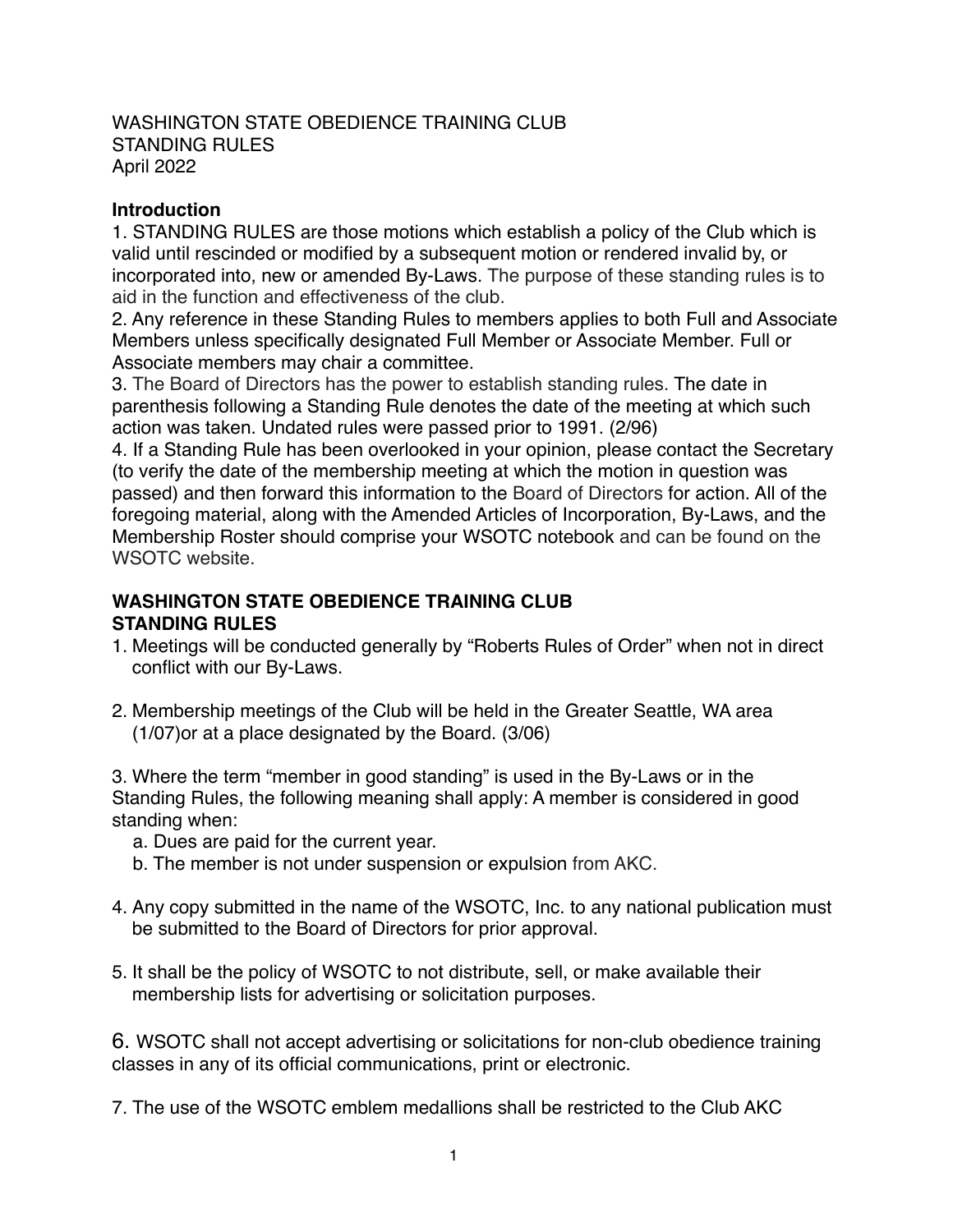licensed trial and tests, for members' annual awards, and for special gifts or presentations. Any excess medallions will be kept in the possession of the Secretary. Authorization for the use of the medallions for special gifts or presentations shall come from the Board of Directors.(11/06)

8. It is the policy of this Corporation that the Corporate name shall not be employed for reasons other than authorized Corporation business in any public media without prior approval of the Board. Valid personal identification as a past or current member or officer of the Corporation is not considered to be a violation of this policy. (4/92)

9. Any official correspondence mailed to AKC shall be sent by certified mail, with return receipt requested.

10.The Secretary shall send motions from the Board that deal with changes to the Standing Rules to the Canine Post.

11. A \$100 donation to honor the memory of any deceased member shall be sent to a charity designated by the family of the deceased. If no charity is designated, a \$100 donation will be determined by the board. The Hearts and Flowers chair shall send a card notifying the family of the honorees. (5/01) A list of the previous year's honorees shall be published in the January Canine Post. (11/00)

12. WSOTC does not accept advertising on our website or Facebook page. (6/18)

### **FINANCES**

1. No donation or contribution of \$101.00 or more may be approved at the same meeting it is requested. It must be received and voted at the following membership meeting.

- 2. Annual charitable donation from excess funds will be made only at the end of the fiscal year.
- 3. The Treasurer will submit a semi-annual financial report as of December 31 and an annual report as of June 30 each year. (1/96)
- 4. All money received by any Club member on behalf of the Club shall be turned over promptly to the Treasurer, who shall promptly deposit it in the Club checking account with supporting documentation.

5. All Brag Box money will be put in the general fund account with documentation of donor/s.

6.Committee Chairs must submit a budget to the board.

 (a) All budgets are to be presented 90 days prior to Obedience/Rally Trials, Agility Trials, Tracking Tests and Seminars. (11/19) Expenditures needed prior to budget approval must be submitted to the board.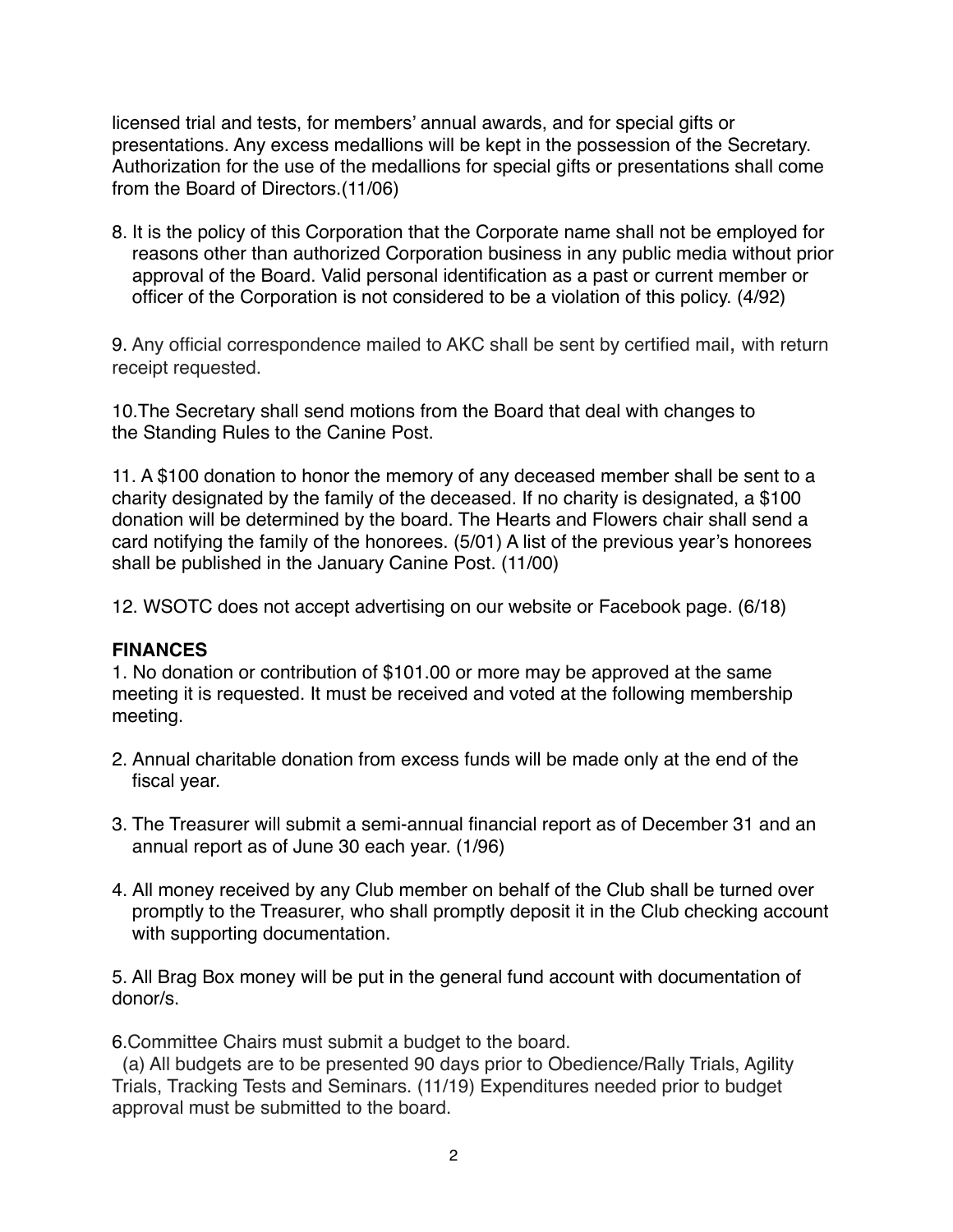(b)All Event Chairs/Committees shall submit a financial report within 45 days after the event. (11/19)

- 7. All budgets for Club events/trials/tests are to be submitted to the Board for its recommendation either for or against approval, prior to the submission of the budget at the membership meeting. Copies of the proposed budget are to be provided for each Board member. The committee chair or their designee shall be present at the Board or membership meeting at which their budget is voted.
- 8. Any travel reimbursement to a member is based only on the current allowable mileage rate. It must be for travel only in their personal vehicle; must be applied for on the "Check Request Form", and in the approved manner. Mileage expenses are to be allowed only if they are included as a line item in the approved budget for the specific event.

9. Trial fee reimbursements shall be issued by the Treasurer, without need of Board or membership approval, upon receipt of the completed check request from submitted by the respective Chairman or trial secretary.

10. (a). The Treasurer is authorized to pay regular recurring bills such as the WSOTC phone bill, web page, rent for the storage areas, meeting rooms, licenses, taxes and tax preparation.

 (b). Unless otherwise specifically authorized by the Board, only the Treasurer may use the Club's Credit Card to pay charges to the Club. Copies of bills or receipts must be attached to a check request form along with a notation initialed by the treasurer that the bill was paid with the credit card.

11. The Club will reimburse the Club AKC Delegate for travel and hotel expenses incurred while attending the Delegate meeting in an amount not to exceed \$300 per meeting.(7/18)

12. REGISTERED AGENT: The Treasurer is designated as our Registered Agent with the State of Washington.

## **INSURANCE**

1. The Insurance Advisor will advise the Corporation on all matters pertaining to insurance.

2. Any contracts to be signed by committee chairpersons on behalf of WSOTC shall be referred to the Insurance Chairperson. A copy of the contract shall be maintained in a file by the Insurance Chairperson.

## **COMMITTEES:**

Standing committees shall be appointed by the Board, and shall expire at the end of the fiscal year unless specifically renewed.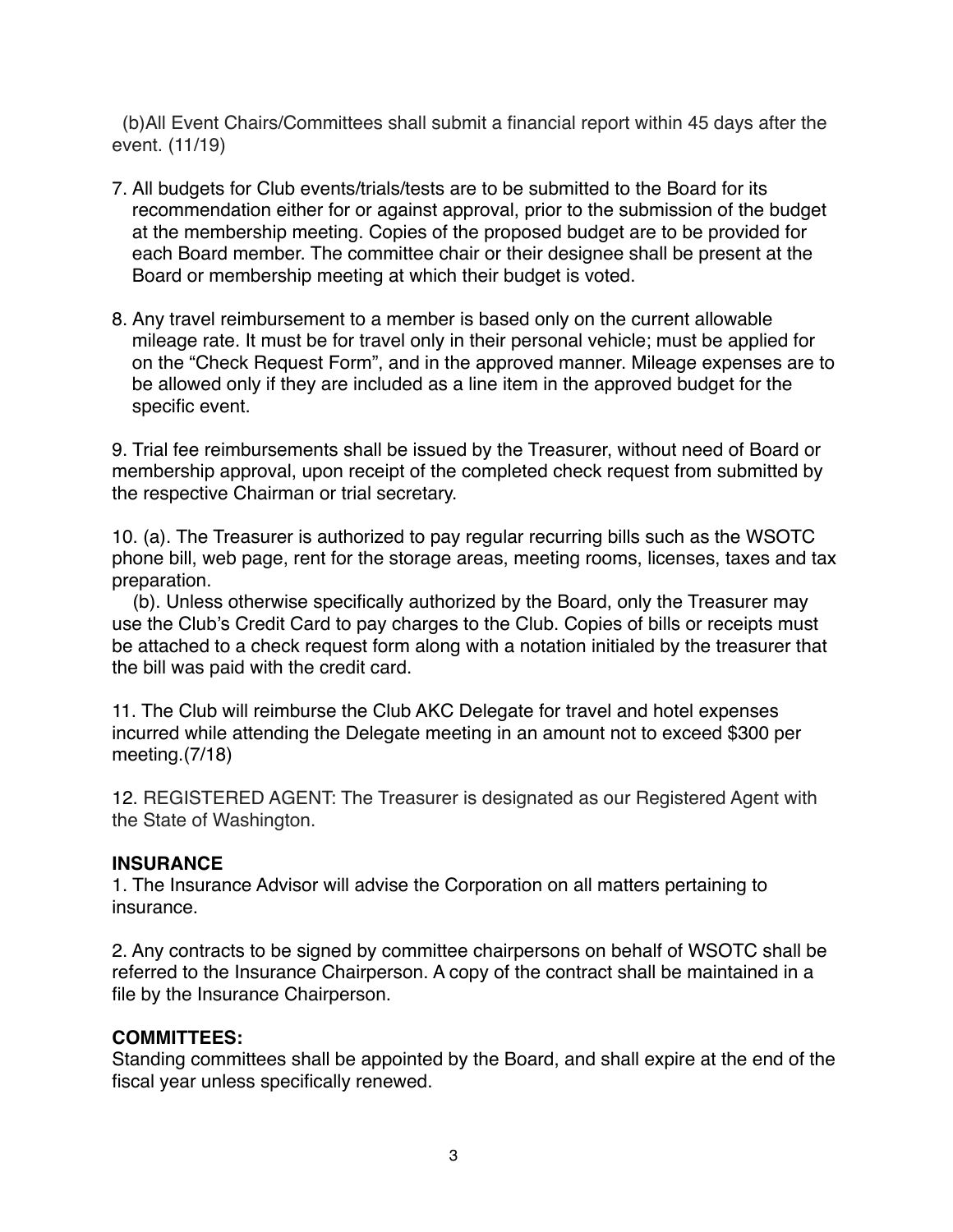I. AUDIT / BUDGET COMMITTEE: In July of each year, the Board shall appoint an Audit/Budget Committee. Membership shall consist of one Board member and two nonboard members, not to include more than one member of the same household or the present Treasurer. (5/99)

- 1. The Committee shall audit the Club books at the end of each fiscal year.
- 2. The Audit/Budget Committee is also responsible for preparation of the yearly budget for presentation to the membership at the August or September general membership meeting of the Corporation. (7/04) It is the responsibility of the Committee to review the assets of the preceding year's financial report and prepare the following year's budget so that the necessary expenses, funds, and objectives of the Corporation may be properly realized.

II. CANINE POST COMMITTEE: The Canine Post Committee shall organize, prepare, and publish items of general importance and news to the members of the Corporation. The Chairman of the Canine Post Committee is the editor of the Canine Post and will be responsible as far as is possible for the authenticity, accuracy, and freedom from bias, discrimination, and prejudice of the material contained therein. It is the responsibility of each officer, committee chairman, and individual member to provide material to the committee for inclusion in the Canine Post.

III. CLUB AWARDS COMMITTEE: This Committee has the responsibility for accumulating the information for the WSOTC Awards.

Awards presented by the Corporation may include Individual Plaque Awards; Perpetual Honor Plaques for titles earned for UD, UDX, OTCH, MX, MXJ, MACH, CT, TDX, VST, RAE; Top Dog Award; and the Club's Personal Achievement Trophy (Louis Prince Award) all to be awarded at the February general meeting.

## Rules Governing the Awards Committee:

The Club will pay for the engraving of the Individual Plaque Awards, the Perpetual Honor Plaques, the Club Personal Achievement Award and the Top Dog Awards provided the qualifications for each award has been met.

## **1. Individual Plaque awards**

These awards recognize dogs who have earned AKC Obedience, Rally, Tracking and/or Agility titles during the year.

Requirements:

- Member (full or associate) in good standing
- Dues paid for the year
- Must have earned an AKC title during the previous calendar year
- Titles must be received while the owner and/or handler/trainer is a member of WSOTC
- Dog must be owned or co-owned by a WSOTC member
- Dog must be trained and/or shown by a WSOTC member
- Members applying must have acquired four (4) club participation points during the year. Participation points are earned by: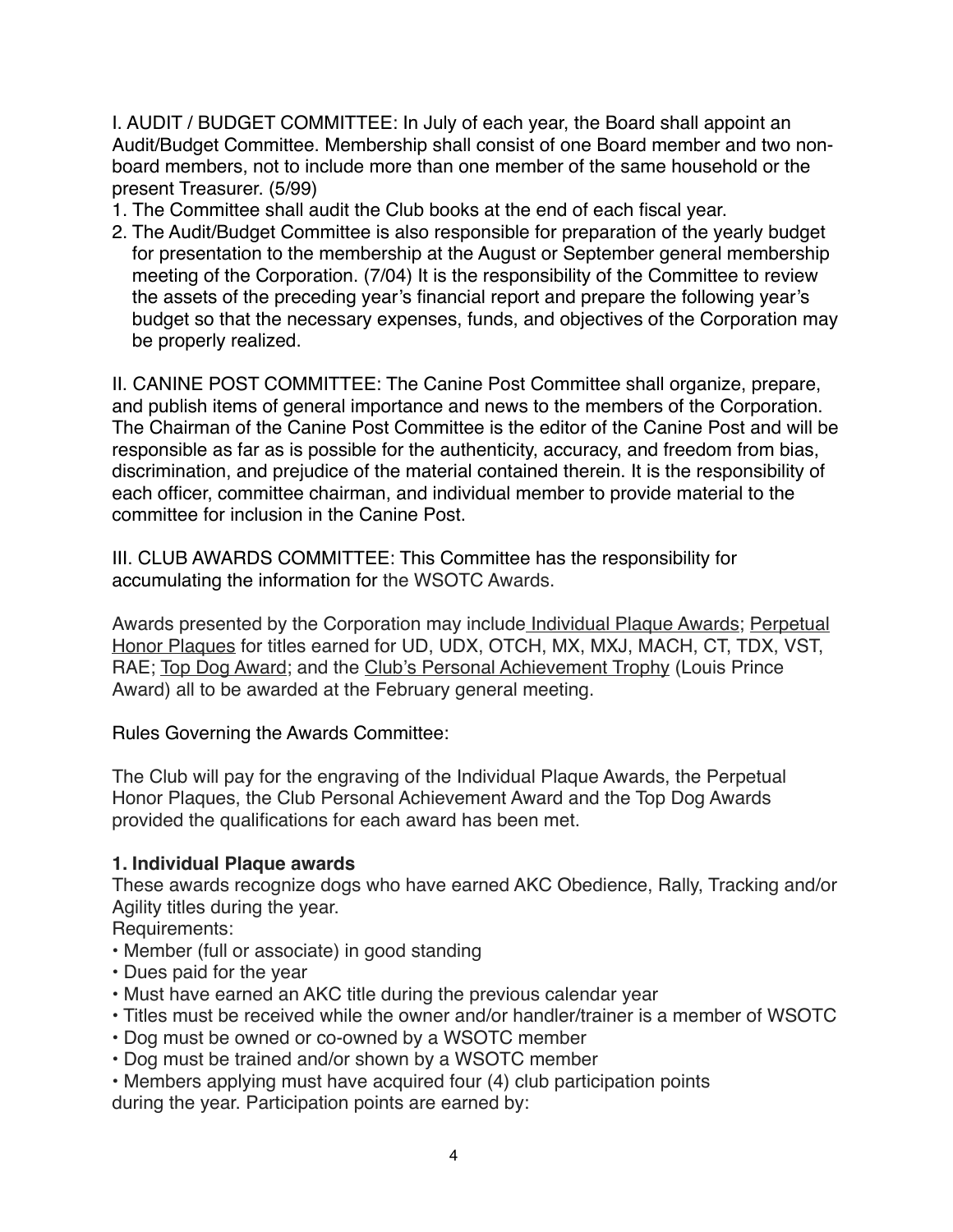a. attendance at at least one general membership meeting (one point each) during the year

b. providing service (1 point each) ex. chairing or working on a committee, serve on the board, volunteer at event

 A plaque will be awarded for the first title earned. For each additional title earned, an engraved plate (ready to attach to the plaque) with the title will be awarded.

The plaque will be of wood, 4" x 6" in size. On each plaque will be a Club emblem medallion and engraving plate with the dog's registered name. (6/01)

The plaque will be engraved with the dog's registered name at the Club's expense, with selection of the engraver subject to Board approval.(6/01)

 A 1" x 4" engraving plate will be engraved with the abbreviated title & year at the Club's expense, with selection of the engraver subject to Board approval.

Individual plaque award rules and application will be published in the Canine Post October and November issues. Applications will also be available from the Awards Committee and on the website.

## 2. **Perpetual Honor Plaques**

These awards recognize the dog/handler teams earning the advanced AKC titles of UD, Preferred UD, UDX, Preferred UDX, OTCH, Preferred OTCH, MX, PMX, MXJ, PMXJ, MACH, PMACH, CT, TDX, VST, RAE, RACH (2/19)during the year. Requirements:

- Member (full or associate) in good standing
- Dues paid for the year
- Dog earning titles is owned or co-owned by the applying WSOTC member
- Dog was trained and/or shown by applying WSOTC member
- Dog must have earned the title in the year

The Honor Plaques will be given to the recipient of the appropriate title and kept in his/ her home for the remainder of the year. If more than one dog achieves the title, the possession of the plaque will be split for the year so that each winner may have possession in his/her home.

## **3.Top Dog Awards.**

A Top Dog Award will be presented to the top Novice, Open and Utility dog.

The Top Dog Award will be presented to the member who has obtained the highest three-score average during the year in Novice A or B, Open A or B, and Utility A or B at any AKC licensed trial. In the case of a tie, the dog with the greater number of High in Trials or higher placements will be presented the award. There will be a Top Dog Award for Novice, Open and For Utility.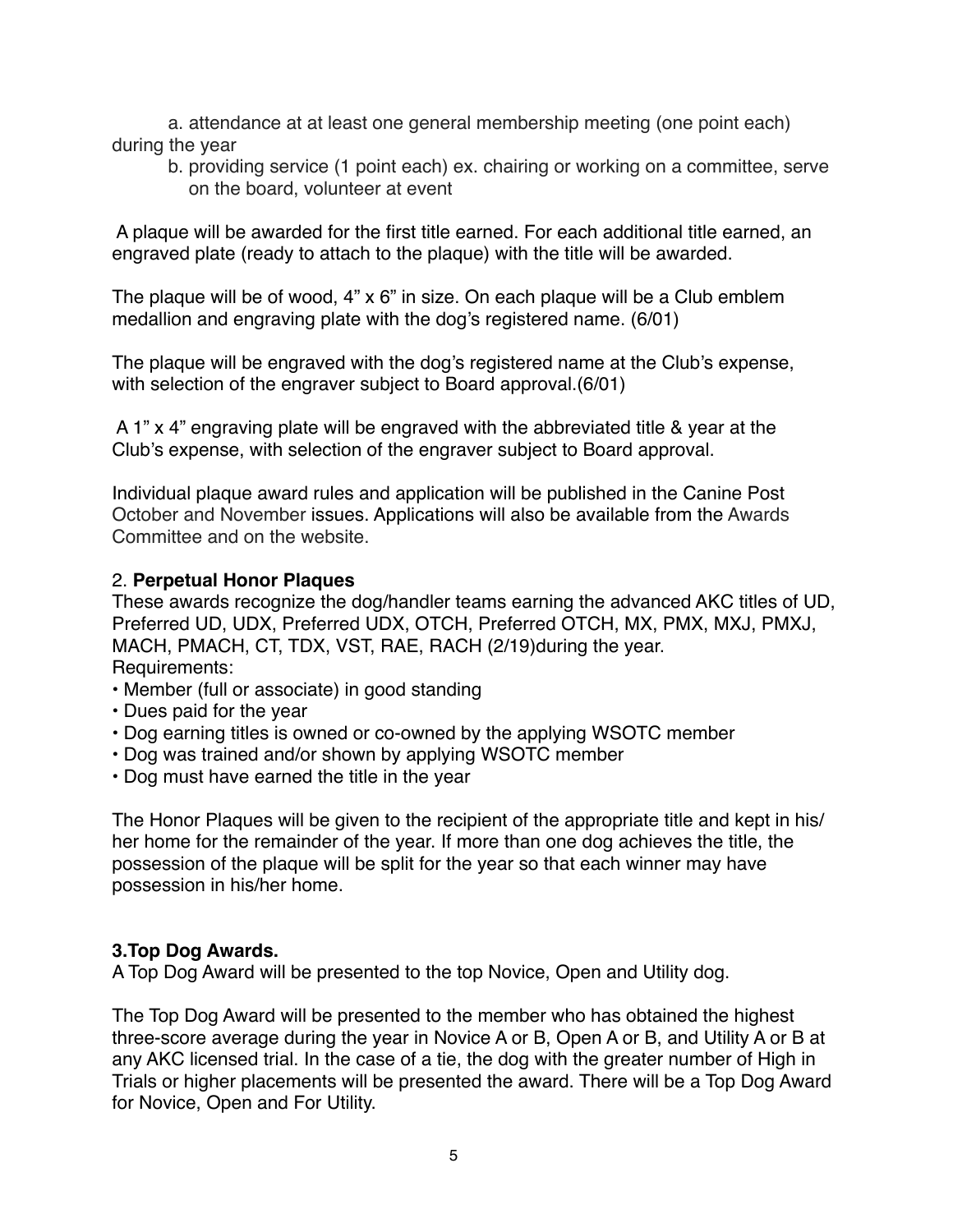Requirements:

• The individual owning and exhibiting the dog must be a WSOTC member in good standing when the scores are earned.

- Dues paid for the year
- Dog must be owned or co-owned by a WSOTC member
- Dog must be trained and/or shown by a WSOTC member
- Scores can be earned at any AKC licensed obedience trial.
- Only qualifying scores will be considered

• The member must file his/her record with the Awards chairperson by January 12 of the following year.

The following information must be included in the application:

- a. Name of dog trial club
- b. date of trial
- c. class entered
- d. score
- e. placement if applicable
- f. High in Trial if applicable
- Score must be earned in the calendar year for which the award is being applied.
- Score must be earned in the regular classes (Nov A or B, Open A or B, Utility A or B).
- Score must be earned by Dec. 31st of the year for which the award is being applied.

The awards chair will be authorized to present an item which can be engraved with the dog's name and class with a cost not to exceed \$50.00. (2/19) A 1"x4" engraving plate with Top Dog, class and the year for the member's Individual Plaque will also be presented.

These trophies shall be awarded at the February membership meeting.

## 4. **Personal Achievement Trophy**:

The general membership shall submit by January 31 a written nomination of the Club's Personal Achievement Trophy (Louis Prince Award) considering service to the Club, general attitude and conduct, and personal achievement. Nominations shall include the names and reasons for the nomination. At the February Board meeting each year, in executive session only, the President will appoint the Board members present as a committee to elect the recipient by secret ballot (ties to be broken by the President) with the President tallying the results and confidentiality giving the the name plus the ballots to the Awards Chairman, who will have the trophy engraved, masked, and present at the February membership meeting for presentation by the President.

## 5. **Blanche Saunders/Alice Trinchero Memorial Award**

Highest Scoring Member in Annual Spring Trials Trophy, known as the Blanche Saunders/Alice Trinchero Memorial Award (donated by Betty Winthers), will be presented to the WSOTC member with the highest score from any of the AKC Regular Classes (Novice A & B, Open A & B, Utility A & B) on either day of the Spring trials. Presentation will be done at the membership meeting following the trial. In the event of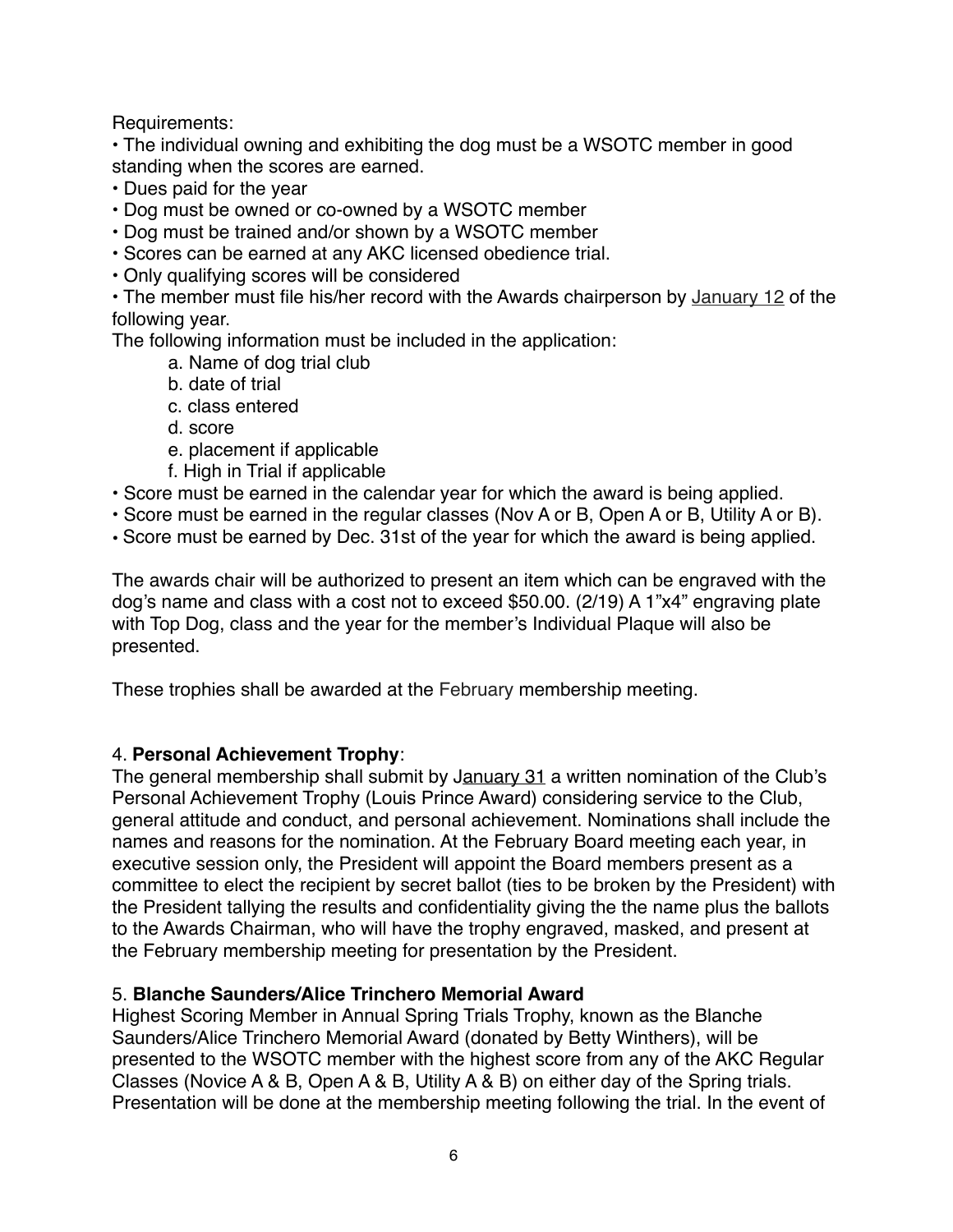a tie between two or more Club members with the same score, the award will be shared among the winners and each winner's name will be engraved on the trophy. It will be the responsibility of each winner to have their name and the name of ther dog engraved. Only the name of the Club member/owner, dogs' registered name and the year will be engraved. Engraving will be done with the same original font style and size.

Care of the award: The sterling silver bowl has been coated with a special substance to prevent tarnishing. To clean the bowl, use only a very lightly dampened soft cloth. Absolutely no silver polish or abrasive cleaner is to be used as it will remove the preventative coating. (4/2021)

IV. EXHIBITION COMMITTEE: The Exhibition Committee is responsible for the organization, selection, and presentation of individual and group personal appearances and/or demonstrations presented in the name of the Corporation, except as specifically assigned otherwise.

V. CARDS AND FLOWERS CHAIRPERSON: This committee position will assign hostess duties, send flowers to sick members, and perform other social amenities on behalf of the Corporation.

VI. MAILING-PRINTING COMMITTEE CHAIR: This committee position shall be responsible only to the elected officers and their duly appointed committee chairmen, committee and event chairs, or others as specifically authorized by the Board, and shall act on their request.

VII. MEMBERSHIP Chairperson: responsible for all duties and information regarding membership application and records.

### Life Membership:

1. Beginning in 1993, WSOTC will no longer add new Life Members. However, the organization will continue to acknowledge long-term cumulative memberships beginning at twenty years (and every five years thereafter) at the February meeting each year. This acknowledgement will include presentation of appropriate certificates honoring the commitment of the individuals involved as well as recognition in the Canine Post. 2. Current Life Members will continue in their present designation; however, each will be asked to pay, voluntarily and at their own discretion, a maintenance fee equal to onehalf of the current dues to cover Club costs for such items as the Canine Post, etc. 3. Current Life Members will be considered associate members unless otherwise requested and they may, at their own request, be dropped from the roster if they no longer maintain an interest in the organization. (4/92)

PROPERTIES COMMITTEE: The Properties Committee is responsible for all Club property.

1. WSOTC will not rent any Club equipment except by prior approval by the Board.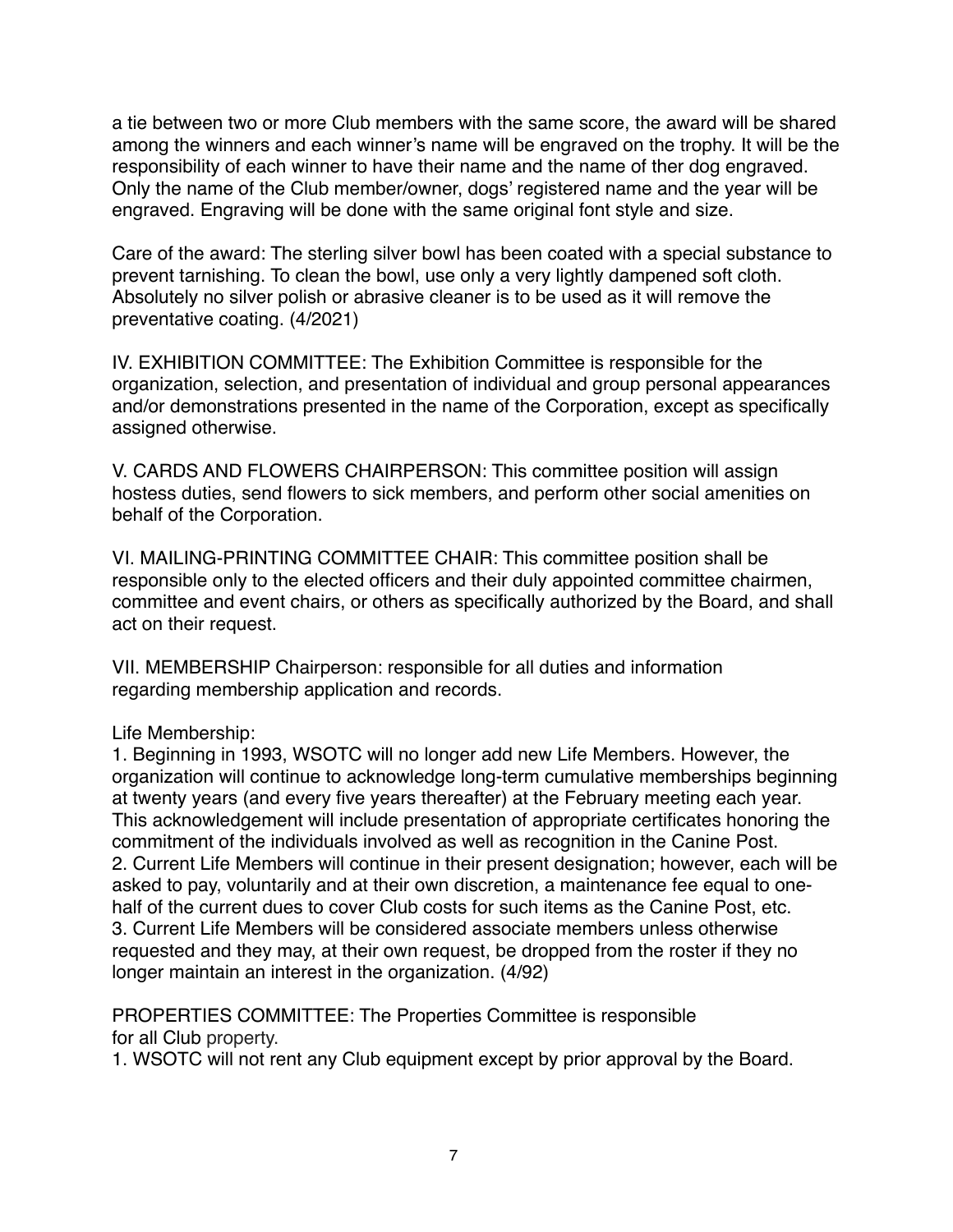- 2. Tracking equipment (flags) rentals shall be charged as follows: A full TD \$25.00, a less than full TD (e.g., specialties) - \$15.00, a full TDX - \$25.00, and a combined test
	- \$25.00. Rental contracts are required. (9/98)

VIII.OBEDIENCE MATCH COMMITTEE:

1.The Sanctioned Obedience Match Committee responsibilities include organization, coordination, and the supervision of the AKC Sanctioned Obedience/Rally Matches held by the Corporation.

a.The Sanctioned Match Committee is authorized to pay expenses for

out-of-town judges who judge at WSOTC Sanctioned Matches.

- 2. AKC C matches may be held as fund raisers and for training purposes.
- 3. All AKC registered Canine Partners, All American/PAL dogs are allowed to participate in WSOTC events. (2/19)

IX. SEMINAR COMMITTEE: The seminar committee shall arrange for a dog training workshop or seminar to be sponsored by WSOTC.

1. The committee shall solicit possible seminar presenters from the general membership.

2. The committee shall be responsible for all contact with the presenter and shall seek approval of the board before signing any contracts.

X. SOCIAL COMMITTEE: This committee shall arrange for social functions as they seem desirable to the membership.

XI. SPECIAL COMMITTEES: These committees are formed whenever the Club develops a need not covered by one of the established standing committees. Special committee positions shall be reappointed as needed at the end of the year. The current Special Committees are as follows:

1. CANINE LEGISLATION: The Canine Legislation Committee will represent the Club and work with organizations and individuals committed to opposing the adoption of restrictive breeding and/or spaying/neutering ordinances. The committee will develop and present to the membership for approval, plans to coordinate with interested groups and individuals, including the AKC, to develop and implement lobbying and public support activities and to enlist the aid of individual Club members and others as may be appropriate. Progress reports and recommendations will be presented periodically as appropriate.

2.DONATIONS: The Donations Committee shall be responsible for the investigation and recommendation of recipients of WSOTC excess fund donations.

a. When funds are available the board shall appoint a committee consisting of three members.

3.PUBLIC EDUCATION: The purpose of the Public Education Committee shall be to promote and facilitate the education of the general public and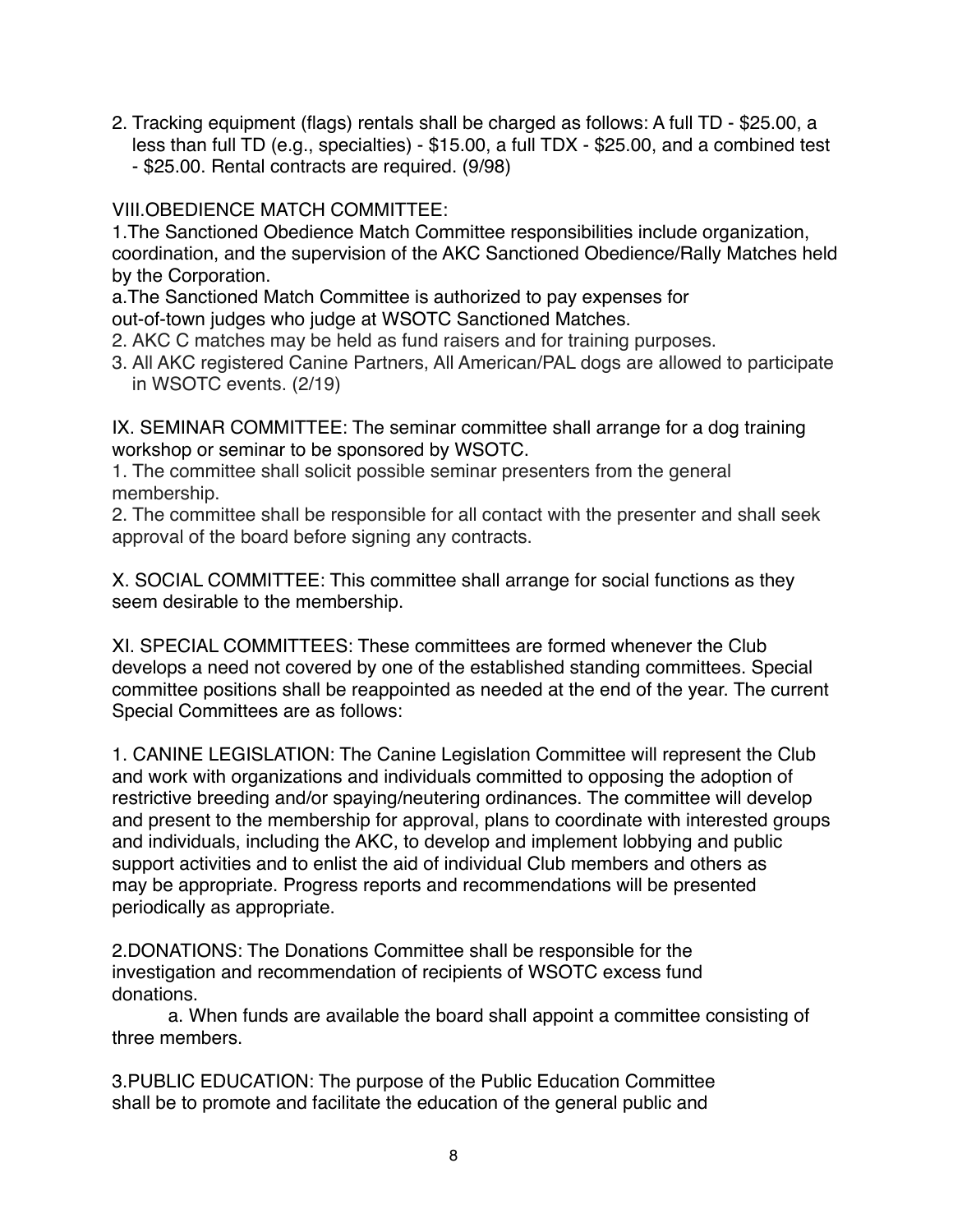WSOTC members in such areas as pet owner responsibility, pet care and welfare, and canine behavior.

4. TRIAL LOCATION: The Trial Location Chairman shall be responsible for finding and securing locations for WSOTC Trials. The Chairman shall notify the Board of Directors prior to any departure from the use of traditional locations and deal with the trial location personnel.

5. SPECIAL TROPHY: The Special Trophy Chairman shall be responsible for ordering, packaging, and mailing trophies for First place in Novice A to AKC all-breed clubs giving shows in the Greater Puget Sound area, and to any breed clubs that request them. This shall be done at the beginning of each calendar year, to include all obedience trials for the coming year.

# XII. TRACKING Committee

The Tracking Coordination Chairperson shall support and mentor those interested in the sport of tracking and assist and coordinate Occasional Events and WSOTC Tracking Test tracking events held by WSOTC assuring these events are not held on the same day as any other WSOTC event. NOTE that it is WSOTC's policy that all AKC registered Canine Partners, All American/PAL dogs are allowed to participate in the Club events. (2/19)

1. Occasional Events include sanctioned tracking test matches, training sessions, and seminars.

2.The Committee must present these events to the Board and membership for approval.

a. Specific to a SANCTIONED TRACKING MATCH - Assuring the adherence to the AKC Match Regulations – Chapter 8 SANCTIONED TRACKING TESTS and WSOTC Tracking Test Events

b. Assist test chairs and secretaries with test registration, test venues, test premiums / entry forms, test catalog, and judges books.

3. Test budget allowable losses are as follows:

- a. Tracking Test (TD) \$300
- b. Tracking Test Excellent (TDX) \$600
- 4. WSOTC Workers Draw Program

a. Any person who works a WSOTC Tracking Test is eligible for this program, regardless of WSOTC affiliation.

b. WSOTC events tests Secretaries, Chairpersons, Judges, Tracklayers, and primary xtrack layers will receive one draw preference for working one test.

c. Food providers, Drivers, Secondary x-track layers will receive 1/2 draw preference per day worked. Example: A driver that works only Sunday will get 1/2 a draw preference. If they also work Sat, they get a full preference. Hence they can earn a full preference OR a half preference in a weekend.

d. No more than 1 full draw preference can be earned per test, for the 1 day standard tracking tests.

e. Up to 2 full draw preferences can be earned for the 2 day, 12 dog TDX test, if the worker works all 4 days of the test. No worker can earn more than a 1/2 preference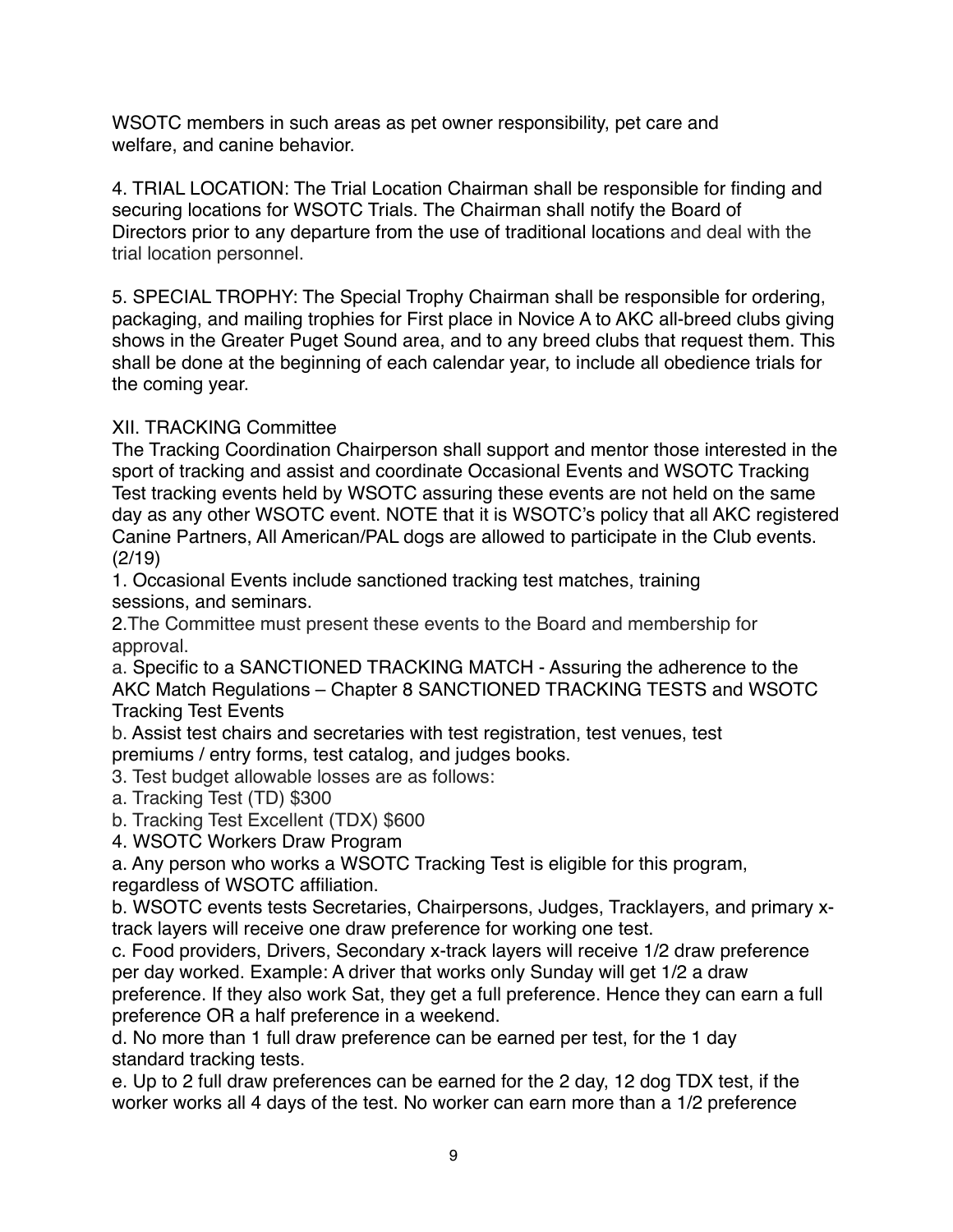each day. Examples: A tracklayer who lays track on both Saturday and Sunday can earn 2 preferences. The Chairperson and Secretary earn 2 preferences. A Driver who drives 3 days of the 4 days, will earn 1 and 1/2 preference. A tracklayer who works Saturday only, and also fills in as a secondary cross track layer on Saturday, earns 1 preference. A driver who drives cross-tracklayers and also serves as the secondary cross track layer on the same day, can only earn 1/2 preference.

f. Certification Process: A draw preference certificate will be given to each WSOTC worker to be used at their discretion in any WSOTC event that offers a worker draw. It will take 1 draw preference or 2 half preferences to get into the worker draw. The certificates are given out by the Test Chairperson of the test the worker worked. A standard certificate will be used by all chairpersons. The Equipment Chairperson will provide the certificate blanks with the rest of the equipment to the Chairperson. The certificates must be sent into the appropriate event secretary with their entry.

i. A certificate is non-transferable to another person. It can only be used on an entry of a dog owned, co-owned, or handled by the person to whom it was issued.

ii. A Certificate can only be used once.

iii. Certificates are good for five years from issuance date.

g. If there are not enough entries to require a draw, then the worker gets in the test and there is no worker draw required - the certificate is returned to the worker. If there is a draw, and the worker entry does not get drawn into the test, the certificate does not get returned.

h. If there are more entries for a test than tracks being offered, the draw will be conducted as follows: The worker draw will be conducted before the general draw from the nonworker entries. The only entries in the initial draw pool (worker draw) are the ones submitted with worker certifications. The tracks set aside for the worker draw will be drawn. After the designated number of set aside tracks are drawn, the remaining entries are put into the draw pool with the remaining worker entries and the draw for the remaining tracks is completed as it has always been done. Worker certifications do not get preference for positions on the alternate list.

## XIII.TRIAL COMMITTEE

It shall be the responsibility of the Trial Chairman to organize, coordinate, and execute all matters pertaining to the obedience trial and to appoint an Obedience Trial Committee as needed. NOTE that it is WSOTC's policy that all AKC regisstered Canine Partners, All American/PAL dogs are allowed to participate in WSOTC events. (2/19)

1. The succeeding Trial Chairman shall be appointed at the October meeting and shall function through the following trial. (3/98)

2.Obedience Trial Chairmen are allowed revolving funds.

- a. Spring Trial budget allowable loss is limited to \$2000 per trial or \$4000 for back to back trials (11/15).
- b. Any additional trial must be budgeted for no loss. (11/15)

3. The Trial Committee is permitted to use paid advertising promoting the trials by advertising in show catalogs and some dog magazines.

4. The Trial Committee shall prepare a slate of judges for the trial to be recommended to the membership for its approval. The vote shall be by secret ballot. The ballots are to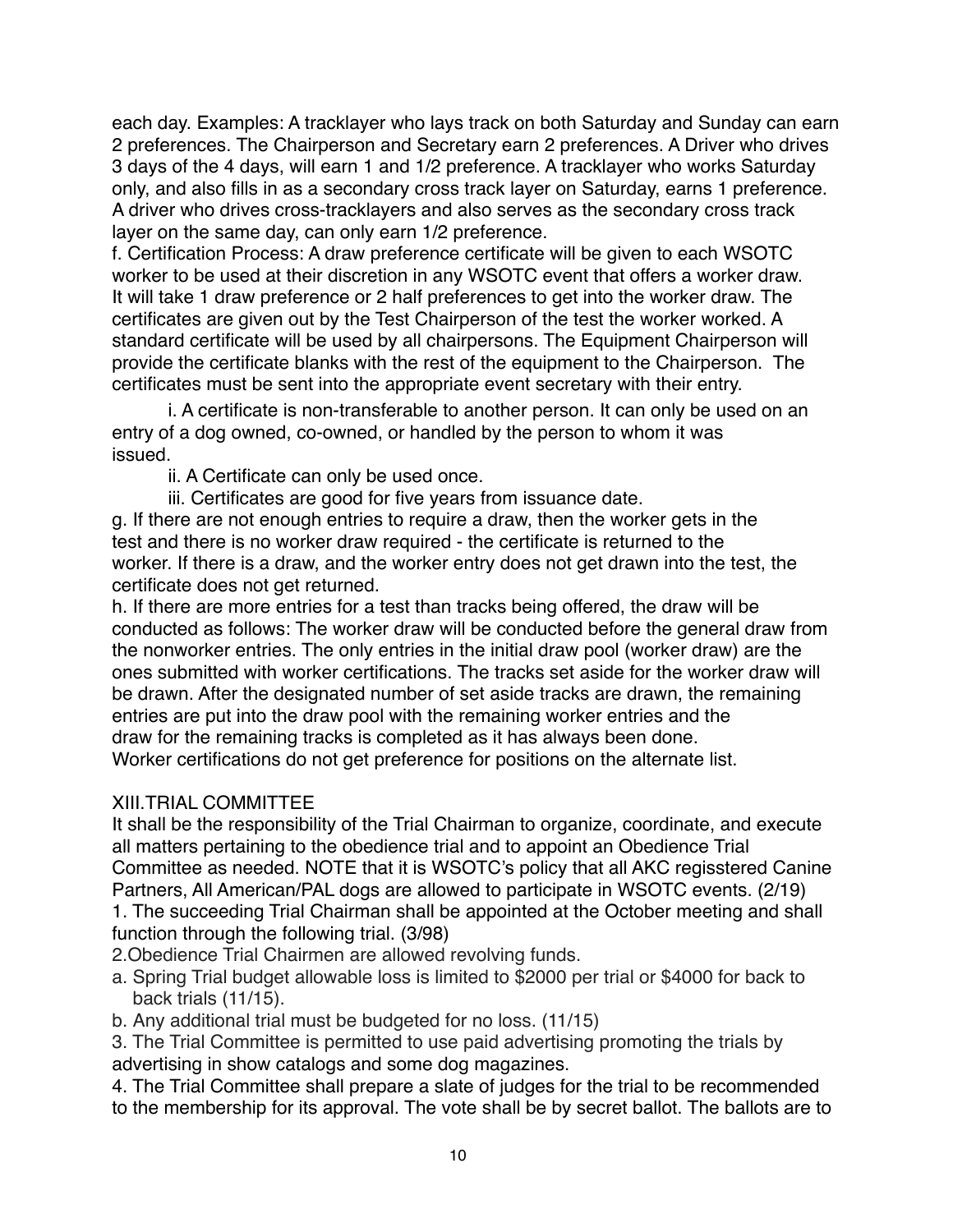be printed and prepared in advance by the Trial Committee. Each judge must be approved by a simple majority vote. Ballots shall be tabulated immediately following the voting and results will not be announced but will simply be filed with the trial chair.

5. Trophies must be picked up at the Trial by the winner or his/her representative and this requirement shall be printed in the catalog.

6. Hospitality offered to any of our trial judges will be offered to their spouses as well. 7. No person providing one on one contact for Judges Hospitality and/or Judges Transportation shall enter or exhibit a dog in any Regular or Optional Titling obedience or rally classes, excluding team (11/99), at WSOTC Obedience Trials. (10/99)(9/17) 8. Trophies:

a. The Trial Committee may accept from any individual, club, business, or organization special trophies such as High Scoring Dog in Trial or Highest Scoring Dog of a specific breed.

b. Any trophy donation that is not awarded at the trial for any reason may be picked up by the donor at the trial. If it is not picked up by the donor, it becomes the property of WSOTC and may be used as the club designates. (4/02)

XIV. AGILITY TRIAL COMMITTEE: It shall be the responsibility of the Agility Trial Chairman or its designee to organize, coordinate, and execute all matters pertaining to the Agility Trial and to appoint an Agility Trial Committee as needed. (8/00) NOTE that it is WSOTC's policy that all AKC registered Canine Partners, All American/PAL dogs are allowed to participate in WSOTC events. (2/19)

1. The Club Secretary will mail all copies of official correspondence received from AKC concerning the Agility Trial to the Chairman.

2.The winner or his representative must pick up trophies and prizes at the Trial and this requirement shall be printed in the catalog.

3. The Hospitality offered to any of our trial judges will be offered to their spouses as well.

4. Hospitality (lunch) shall be offered to all workers, both Club and non Club members, at the Trial.

XV. Variable Surface Tracking (VST) Committee (6/06)

The chairman of this committee shall organize, coordinate and execute all matters pertaining to the test and appoint the committee as needed. NOTE it is WSOTC's policy that all AKC registered Canine Partner, All American/PAL dogs are allowed to participate in WSOTC events. (2/19)

1. Any test site not already approved by the American Kennel Club (AKC) as suitable for VST Tests requires site and aerial maps of the location be submitted to the AKC Companion Events Department, Attention Tracking Field Representative, stating the number of planned tracks for the site (s).

2. The Club will hold VST Test(s) at a budgeted loss not to exceed \$700 per test.

3. No VST Test shall be held on the same weekend as any other nontracking club event.

4. WSOTC will refund the entry fee to any confirmed entry that does not participate in the test provided the Test Secretary is notified prior to the day of the test and provided an alternate participates in the test as a result of the withdrawal. Alternates who do